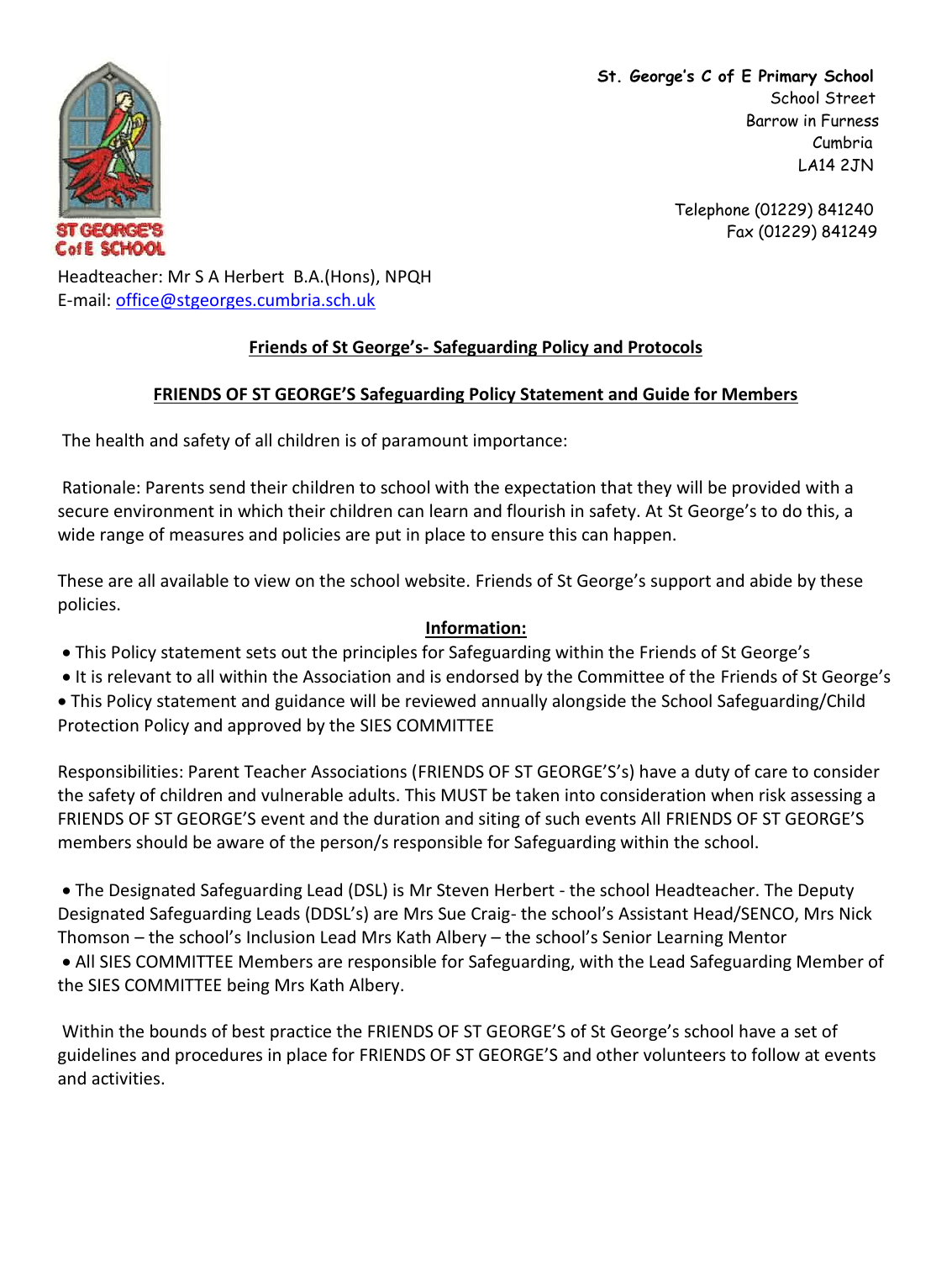This has been developed with guidance from the school, this to ensure parity with the existing School Child Protection and Safeguarding Policy and procedures Procedures and Guidance for Events and

## Activities:

Friends of St George's will ensure that child safeguarding is the main priority at every event that is held

Active Friends of St George's Committee Members to have an enhanced DBS check. An on line ,

volunteering Safeguarding pack will be available for all St George's Members on the school website.

 FoStG events will be planned and organised prior to such an event with members roles being allocated – all adults to be fully aware of their role with the supervision of pupils always paramount. Reserve adults to be available wherever possible should an emergency occur and the person initially allocated to the role be absent. This information all to be included within the Risk Assessment

 On line sign-up sheets to be completed before events to ascertain the numbers in advance and parent/carer contact details. This will prevent long queues and delays at the start of events

 FRIENDS OF ST GEORGE'S event lead organiser to ensure ratio of adults to children is appropriate for the event

 All activities and events to have a new Risk Assessment completed before the event. These to ensure all mitigating factors are followed. Each RA to be in date and signed by the FRIENDS OF ST GEORGE'S Chair, and the DSL/ DDSL

All completed/spent Risk Assessments to be stored as e copy in the Parents section on the school website

- If the event is run by an external provider, the DSL must have had access to and be satisfied by their safeguarding policy and procedures
- If any activities are run in conjunction with other schools or relevant stakeholders then the

 Comments that could be of use to further events should be noted and discussed and recorded at the next FRIENDS OF ST GEORGE'S meeting after the event.

A named member/s of the school staff team to be on site throughout an activity or event.

 Contact email/ numbers of DSL/DDSL's and SIES COMMITTEE Safeguarding Lead to be available for the member of staff on site should they need to contact for guidance/support etc.

- First Aid arrangements will be included as a part of the Risk Assessment for any event.
- A named Qualified First Aider MUST be present at all events (Named on the RA)

 Should a child be injured or taken unwell or be upset during an event, the lead FRIENDS OF ST GEORGE'S Member should liaise with the member of staff on site and contact the parent/carer to advise to collect the child or inform as to whether further medical attention is urgently required

 All members of the FRIENDS OF ST GEORGE'S that visit school during the working day will adopt and follow school policies for signing in etc. at the school office, and any other safeguarding procedure

There MUST be DBS checked adults available at all events.

 Children must not be left unsupervised – adults placed in strategic places within the environment of the activity/event at all times

 Exits and entrances to be carefully monitored, to ensure all children cannot leave an event unattended. Parents need to be fully aware as to where they are to drop off and collect their children before and after an event. Other strategic areas to be manned e.g. Sports Hall entrance

 If there is any doubt as to whether numbers of children will be excessive to the appropriate safety ratios of an event, the event will be cancelled or postponed be it at a minutes notice. Parents will need to be aware of this when the event is first advertised